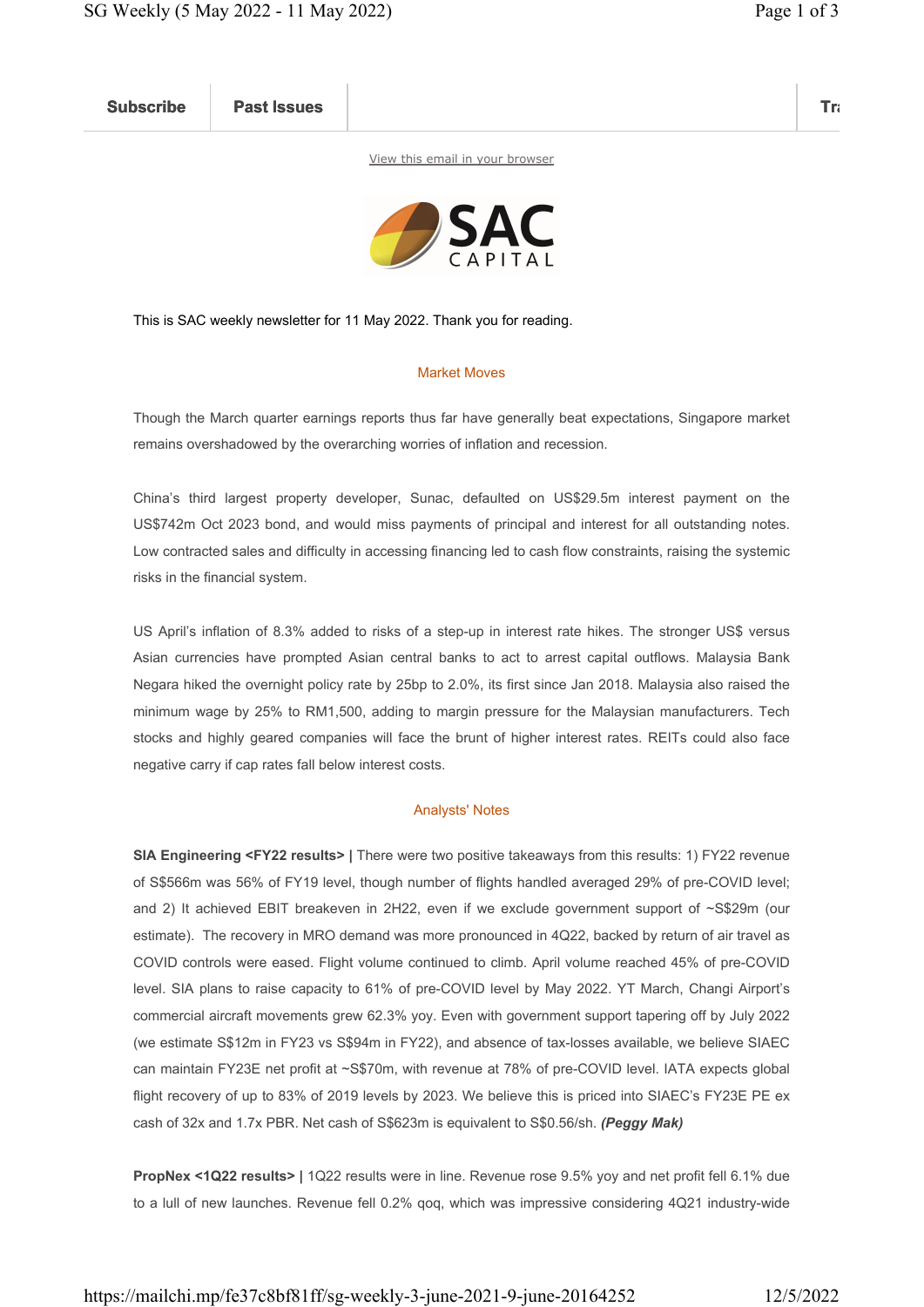volume was down over 3Q21 - HDB resale -5.8%, private resale -11.5% and private new units -15.0%. This implies PropNex gained market share and sales value per unit had risen markedly. Property transactions recorded are booked as sales revenue in the following one to two quarters when the transactions are completed.

2Q22 revenue is likely to taper, due to further decline in home sales volume in 1Q22. But we expect volume to pick up from 3Q22, with the ramp-up in new launches, and record 31,325 HDB units reaching the 5-year minimum occupancy period. PropNex estimated that FY22 industry volume will fall 5-10% for HDB resale, 20-25% for private resale units and 20-30% for private new units. Its agency force, which exceeds 11,000, is the largest and continues to grow. The scale gives it an edge in 1) economies of scale in sharing of data and resources; 2) garnering marketing roles for new launches and en-bloc sales; and 3) attract even more agents to sign on. The near-term risks are 1) mortgage rates have crept up from median 1.15% in Dec 21 to 2.5% currently; 2) higher prices of new launches hurting affordability; and 3) inflationary-push recession risks. Maintain hold call and target price of S\$1.78. (Peggy Mak)

BRC Asia <1H22 results> | Earnings continued to ride on the rebound in construction activities post COVID. 1H22 revenue grew 61.0% yoy, and net profit +108%, buoyed by higher steel prices and volume. Gross margin rose from 8.1% in 1H21 to 8.7% in 1H22 with a S\$1.8m reversal of provision for onerous contracts. Singapore remains its key market (85.5% of revenue) as it is the dominant supplier of rebars for the construction sector. We note that BRC has raised its sales to China and HK (6.0% of sales) as China cuts its steel output. Net gearing has improved to 0.8x (from 1.17x at end 2021) with net debt to EBITDA of 2.6x (end 21: 4.3x). 1H22 annualised ROIC of 27.4% cushions the risk of higher interest rates. Maintain HOLD at TP of S\$1.92. BRC trades at 7x FY22E PE and 7.3x EV/EBITDA. (Peggy Mak)

Riverstone <1Q22 results> | Beats the market with a marginal -1.9% qoq in 1Q22 revenue and -1.8% in net profit. It has been able to maintain margins due to a 42% share of revenue from cleanroom segment (where ASP remains stable at US\$100-110 per '000 pcs) and decline in raw material costs. Riverstone expects higher volume to drive qoq growth, as higher-margined cleanroom gloves are increasingly being deployed by pharmaceutical companies. The prosperity tax has little impact on FY22 earnings as it has adequate reinvestment allowance to offset. (Peggy Mak)

UMS <Analyst Briefing> | UMS's 1Q revenue was up 71% yoy to S\$84.7m and net profit increased 26% yoy on higher semiconductor sales, consolidation of JEP's results, and larger contributions from other subsidiaries (Starke and Kalf). Gross margin (consisting of just raw material costs) is comparable to FY21 at 51%. Management maintains that the current margin is sustainable as the Group can better navigate supply chain disruptions. Price increase from raw materials can be passed on to customers, although not fully, to maintain a good working relationship. As for its integrated systems, UMS is allowed to deliver partially-built systems to its customer even with some parts unavailable. The missing parts will be shipped directly to its customers once available. Tight labor supply is the main limiting factor for production output. Higher labor costs are expected to attract skilled workers. As for its pioneer tax status, the Group has since met the stipulated local employee criteria of 80%. The appeal is still pending results. (Lim Shu Rong)